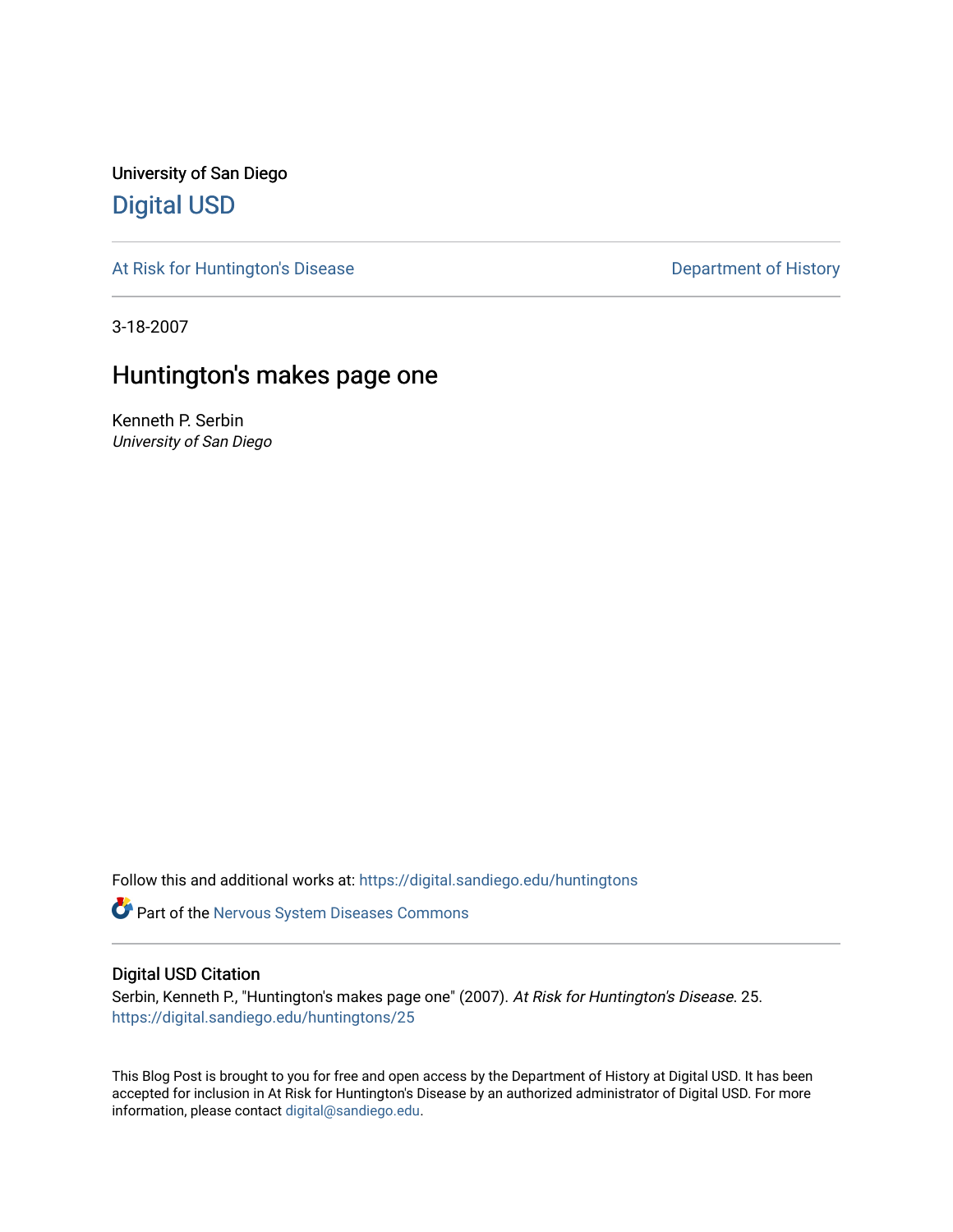# [At Risk for Huntington's Disease](http://curehd.blogspot.com/)

*HD is a genetically caused brain disorder that causes uncontrollable bodily movements and robs people's ability to walk, talk, eat, and think. The final result is a slow, ugly death. Children of parents with HD have a 50-50 chance of inheriting the disease. There is no cure or treatment.*

#### Blog Archive

- $\blacktriangleright$  [2021](http://curehd.blogspot.com/2021/) (12)
- $2020(16)$  $2020(16)$
- $-2019(19)$  $-2019(19)$  $-2019(19)$
- $\blacktriangleright$  [2018](http://curehd.blogspot.com/2018/) (16)
- $2017(14)$  $2017(14)$
- $2016(13)$  $2016(13)$
- $\blacktriangleright$  [2015](http://curehd.blogspot.com/2015/) (24)
- $\blacktriangleright$  [2014](http://curehd.blogspot.com/2014/) (24)
- $\blacktriangleright$  [2013](http://curehd.blogspot.com/2013/) (30)
- $\blacktriangleright$  [2012](http://curehd.blogspot.com/2012/) (26)
- $\blacktriangleright$  [2011](http://curehd.blogspot.com/2011/) (33)
- $\blacktriangleright$  [2010](http://curehd.blogspot.com/2010/) (26)
- $\blacktriangleright$  [2009](http://curehd.blogspot.com/2009/) (21)
- $\blacktriangleright$  [2008](http://curehd.blogspot.com/2008/) $(7)$
- $\sqrt{2007(7)}$  $\sqrt{2007(7)}$  $\sqrt{2007(7)}$
- [►](javascript:void(0)) [December](http://curehd.blogspot.com/2007/12/) (1)
- [►](javascript:void(0)) [September](http://curehd.blogspot.com/2007/09/) (1)
- $\blacktriangleright$  [April](http://curehd.blogspot.com/2007/04/) (1)
- [▼](javascript:void(0)) [March](http://curehd.blogspot.com/2007/03/) (3) [Huntington's](http://curehd.blogspot.com/2007/03/huntingtons-makes-page-one.html) makes

page one [Testing](http://curehd.blogspot.com/2007/03/testing-new-service.html) a new service [Uncertainty](http://curehd.blogspot.com/2007/03/uncertainty-and-steadfast-spouse.html) and a steadfast spouse

- $\blacktriangleright$  [February](http://curehd.blogspot.com/2007/02/) (1)
- $\blacktriangleright$  [2006](http://curehd.blogspot.com/2006/) (4)
- $2005(17)$  $2005(17)$

#### About Me **GENE [VERITAS](https://www.blogger.com/profile/10911736205741688185)**

View my [complete](https://www.blogger.com/profile/10911736205741688185) profile

#### HD Links

[Huntington's](http://www.hdsa.org/) Disease Society of America [International](http://www.huntington-assoc.com/) Huntington Association [Huntington's](http://hddrugworks.org/) Disease Drug **Works** [Huntington's](http://www.hdlighthouse.org/) Disease **Lighthouse Hereditary Disease [Foundation](http://www.hdfoundation.org/)** 

#### SUNDAY, MARCH 18, 2007

#### Huntington's makes page one

Today was a very important moment for building awareness about Huntington's disease: the *New York Times*, one of the world's most influential newspapers, ran a long page-one story about a young woman's brave decision to be tested at age 23 (click *[here](http://www.nytimes.com/2007/03/18/health/18huntington.html)* to read the article).

It's rare that HD gets such attention. Most people have not heard of HD, or they have only a vague notion of it. Like a lot of orphan diseases, it just doesn't register with people. After I recently wrote a friend a long letter about my own gene-positive status, his response referred to "Hodgkin's disease."

I myself have tried to bring HD to the *New York Times'* attention. A couple of years ago I submitted an article about my experience with HD to the paper's Sunday magazine and then to its science section, but I allegedly had nothing new to say about the disease. Luckily, in September of 2005 the *Washington Post* published an article about my story written by Dr. Martha Nance of the Huntington's Study Group (click *[here](http://curehd.blogspot.com/2005/09/uncertain-journey-along-genetic-trail.html)* to read the article).

So I was thrilled to see reporter Amy Harmon's well-written portrait of Katie Moser. The article outlined the history of HD in Katie's extended family, the pros and cons of testing at such a young age, and the ways in which Katie has coped with living at risk. Harmon especially captured the psychological trauma people experience before and after testing.

Like me, Katie Moser faces a very long road of wondering when and how her symptoms will start. As I did, she may someday face the difficult decision of testing her own child for the genetic defect that causes HD. I think about HD every day. It's a lifelong curse on me and my family.

But is there really a trend towards increased testing among young people, as the article claims? The reporter cited no empirical evidence to back up this claim. If young people indeed do want to get tested more, it's simply the result of the availability of a test for HD (starting only in 1993) and the recent appearance of preimplantation genetic diagnosis (the testing of embryos). Their parents could not even dream of these possibilities. Interviews with more young at-risk people, including those who have had children, could have shed more light on the purported new trend.

The article also did not discuss some other important facets of the HD story. Did Katie attempt to line up all of her insurance coverage before testing? Why does research on HD and other rare diseases receive so little funding when, especially in the case of HD, they could provide the key to curing other diseases? Why, in fact, is HD so little known and understood? And why does it carry such a horrible stigma?

I've been writing on HD for nearly ten years and reading about it even longer. I didn't see anything new in today's piece. The article could have really driven home the point that HD is one of humanity's cruelest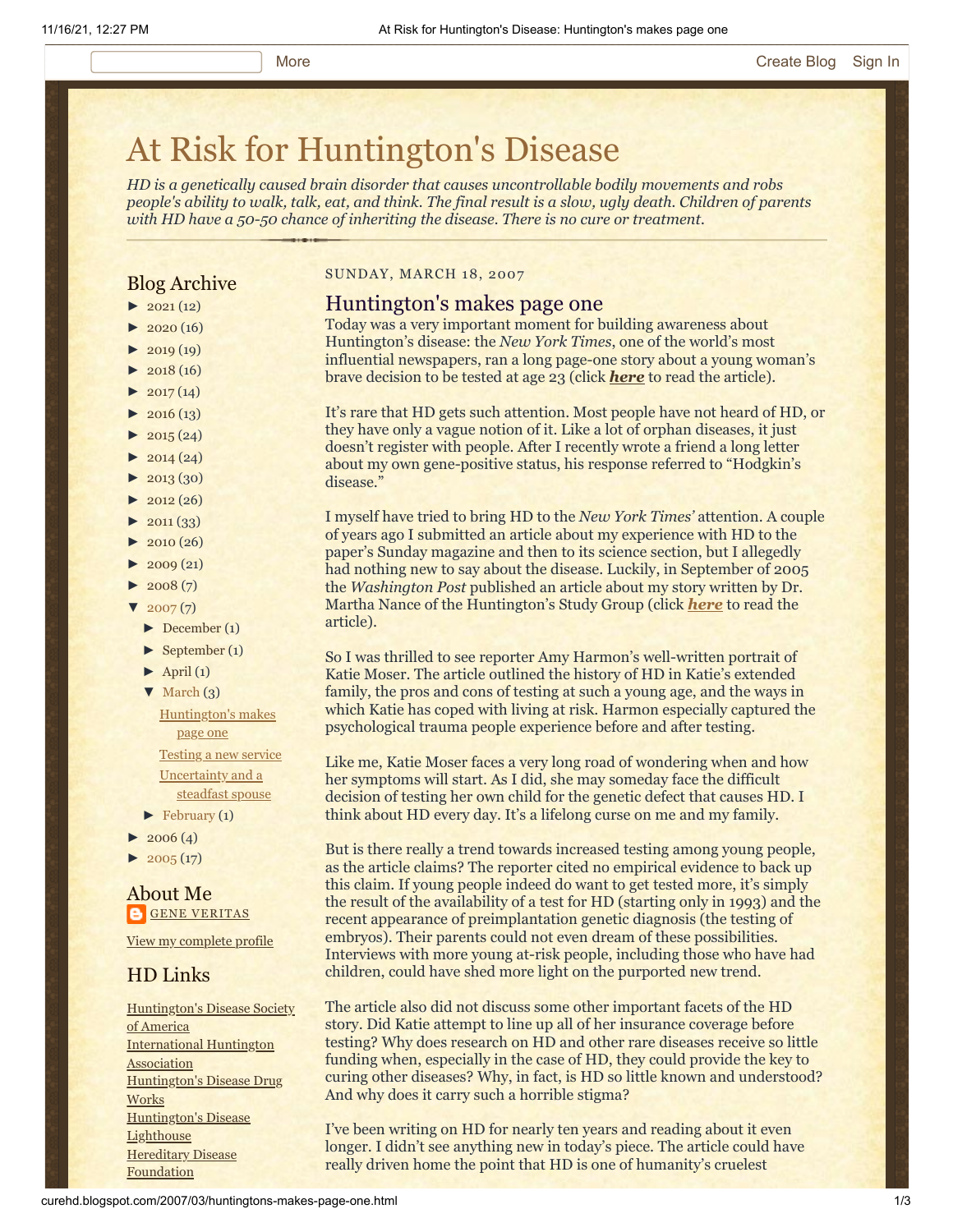[Huntington's](http://www.hdac.org/) Disease Advocacy Center Thomas [Cellini Huntington's](http://www.ourtchfoundation.org/) Foundation HDSA Orange County (CA) **[Affiliate](http://www.hdsaoc.org/)** HD Free with [PGD!](http://www.hdfreewithpgd.com/) [Stanford](http://www.stanford.edu/group/hopes/) HOPES Earth Source [CoQ10,](http://www.escoq10.com/) Inc.

### HD Blogs and Individuals

Chris Furbee: [Huntingtons](http://www.huntingtonsdance.org/) Dance Angela F.: Surviving [Huntington's?](http://survivinghuntingtons.blogspot.com/) Heather's [Huntington's](http://heatherdugdale.angelfire.com/) Disease Page

11/16/21, 12:27 PM At Risk for Huntington's Disease: Huntington's makes page one

diseases. As a friend of mine observed, the article could have connected with more people had it explored HD more forcefully.

I make these criticisms because the paper gave the reporter more than ample space – some 4,700 words – to explore HD fully. According to her own video on the newspaper's website, she spent a year following Katie's life.

But I still commend Harmon and the *New York Times* for bringing valuable exposure to Huntington's disease. This, in fact, is the paper's second article on HD in recent months. On November 14, 2006 it ran an article that described the stark descent of filmmaker Chris Furbee and his mother into the hell of HD. You can read that article by clicking *[here](http://www.huntingtonsdance.org/media/NYT_2006-11-14.pdf)*.

I urge the New York Times and the media in general to increase their coverage of HD and related diseases and of medical research in general. Tens of thousands of American families are affected by HD, and many million more people will get Parkinson's, Alzheimer's, and other neurological disorders. Whether we realize it or not, we are all in this struggle together.

Posted by <u>Gene [Veritas](https://www.blogger.com/profile/03599828959793084715)</u> at [9:34](http://curehd.blogspot.com/2007/03/huntingtons-makes-page-one.html) PM **M M B E** 

#### 2 comments:



#### **[The Dan](https://www.blogger.com/profile/18395532387903214435) said...**

Before commending Katie for anything people really should know the facts. At the time of her testing for HD her mother was in a legal battle with Katie's aunt for custody of Katie's cousin. Katie was tested for HD and didn't tell her mother, father or either of her two brothers until she could use the information in court in an effort to help her aunt regain custody of her cousin. They were trying to argue that because Katie had HD her mother had to have HD and therefore it made her unfit to take care of her niece. Katie is an incredibly manipulative person and is using her disease to get her 15 minutes of fame. 1:52 PM, April 01, [2008](http://curehd.blogspot.com/2007/03/huntingtons-makes-page-one.html?showComment=1207083120000#c1973848498559759760)

#### **Anonymous said...**

I share your frustration about the lack of knowledge and attention that HD receives.

I am the wife/caretaker of a husband with HD and also care for my sister-in-law who has HD. It is not easy for people to understand HD or even to care. I can tell them personal horror stories, but then they look at my loved ones and think "so they move a lot, it could be worse". Their ignorance speaks volumes. I do encourage you as I do my HD loved ones to quit dwelling on the future of what will happen to them with HD and live only for today! Sometimes I feel they/we (myself included) dwell so much on the future that we don't enjoy today. My husband and I have six children (3 boys, 3 girls; we did not know of HD until I was pregnant with the 6th child), none have been tested or plan to be tested before they become symptomatic. They know the risks, they know the probability of being HD positive, but I refuse to let them dwell on the horror